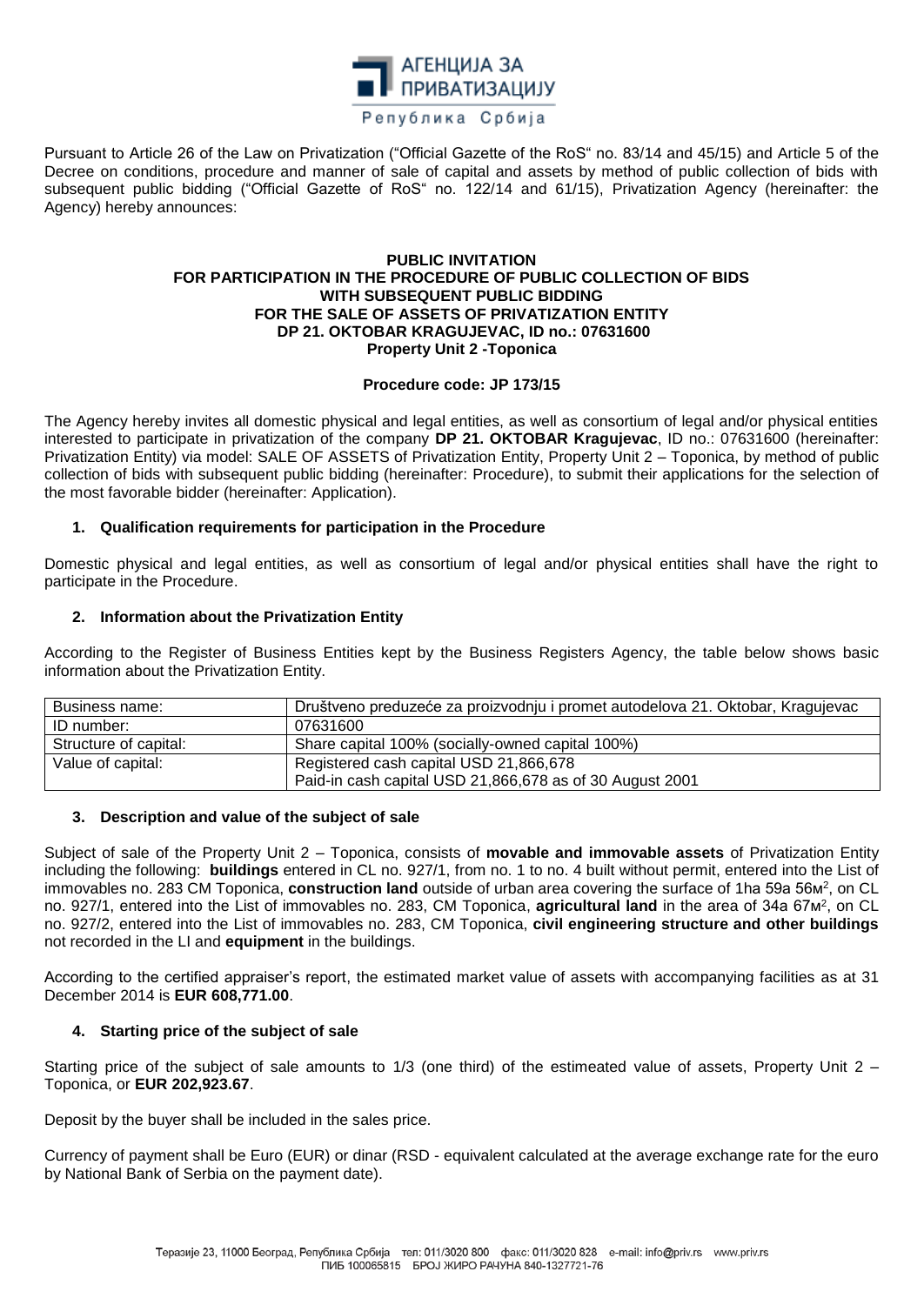

Declared buyer shall pay the sales price in whole.

# **5. Deadline and manner of Application submission in the Procedure**

Interested persons may submit their applications for participation in the Procedure at the latest by **1 December 2015** until **14:00 pm** local time.

The application shall be submitted in a closed envelope together with the offer, all in accordance and in the manner set forth in Instructions to Bidders

Only timely and complete applications will be considered.

# **6. Purchase of the sales documents**

All domestic physical and legal entities, as well as consortium of legal and/or physical entities that express interest in participating in the Procedure shall be obliged to:

- $\triangleright$  Sign the Confidentiality Agreement;
- $\triangleright$  Purchase the sales documents.

Confidentiality Agreement may be submitted to interested parties by mail, fax or e-mail.

A written request for purchase of the sales documents (hereinafter: Request), shall be submitted to the Agency in writing to the address Terazije 23, 11000 Beograd, Republika Srbija, and/or fax no.: +381 (11) 30 20 881 or via e-mail at [jkapisoda@priv.rs](mailto:jkapisoda@priv.rs) (project manager) and **bstepic@priv.rs** (assistant) with clear reference "Request for Purchase of the Sales Documents - procedure code: JP 173/15".

The request must contain all the contact details of the Applicant (full name, address, registration number, e-mail address, telephone and fax), or it shall otherwise be considered irregular and the Agency will not respond to it.

Purchase of the Sales Documents shall last form **9 November 2015** until **26 November 2015** (by **15:00 pm** local time).

The Sales Documents Fee is **RSD 300,000.00** (**three hundred thousand dinars**).

Upon receiving the Request, the Applicant's authorized person shall be delivered the invoice for the Fee payment and the Confidentiality Agreement for signing by mail, fax, e-mail or in person.

Upon receiving the receipt of confirmation of the sales documents price payment and signed Confidentiality Agreement, the interested persons may take the sales documents in the Agency's premises at: Terazije 23, 11000 Beograd, V<sup>th</sup> floor, every working day from 7:30 am until do 15:30 pm or by mail.

Sales documents include the following:

- ▶ Confidentiality Agreement
- Excerpt from the Asset Sale Program for the Property Unit 2 Toponica and a Statement by responsible person on comprehensiveness and accuracy of data
- $\triangleright$  Instructions to Bidders
- Procedure Application Form
- Draft Sales Agreement

### **7. Amount and manner of Deposit payment**

All interested persons shall pay the deposit for participation in the Procedure, in the amount of **EUR 60,877.10** or in RSD counter value calculated at the medium exchange rate of the National Bank of Serbia at the invoicing date, all in the manner set forth in Instructions to Bidders.

Deposit can be paid in cash or by a first class bank guarantee.

No interest shall be calculated on the paid deposit.